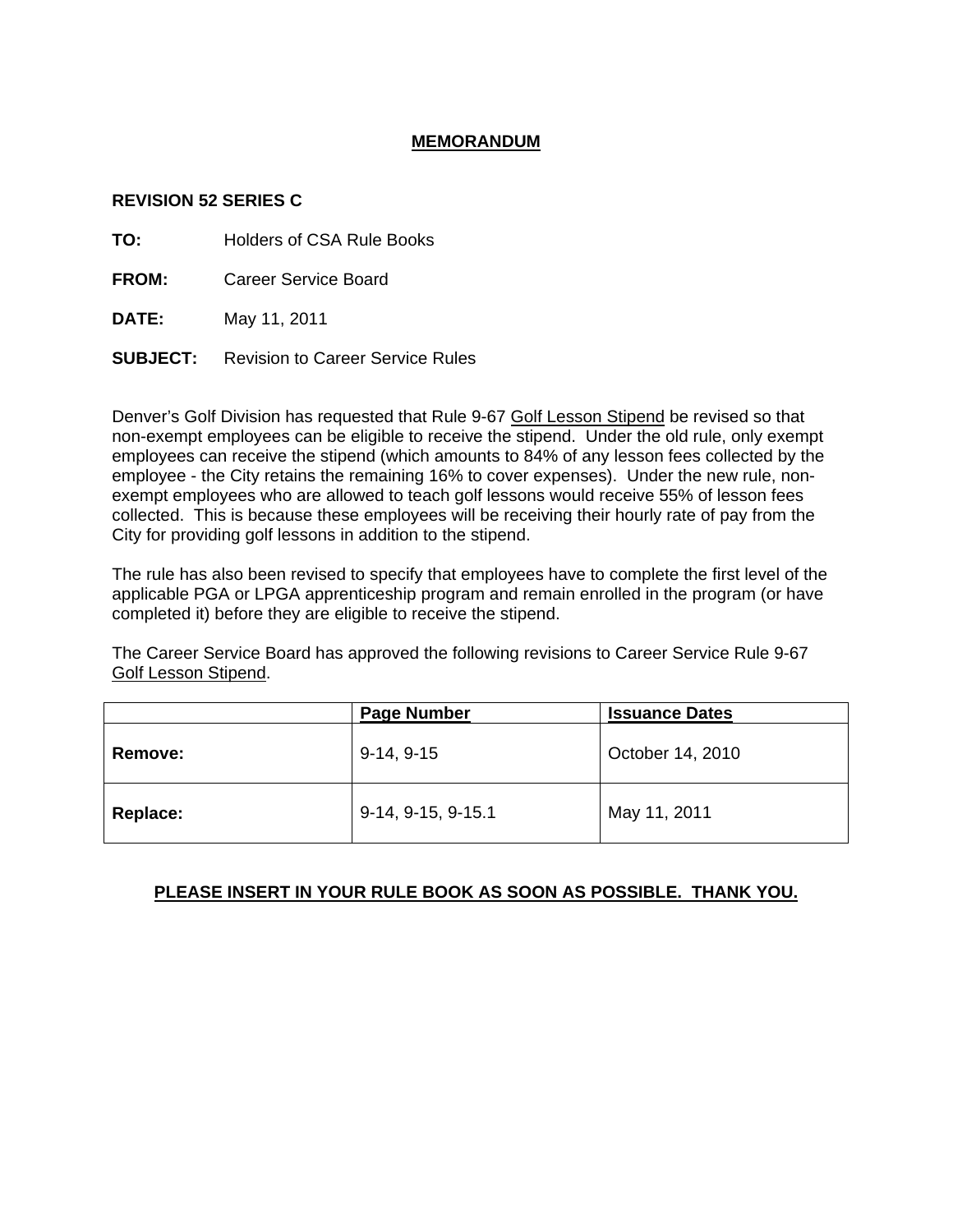D. Employees in part time positions shall have bilingual differential pro-rated as follows, based on the amount of hours actually worked in a pay period:

|                    | <b>BASIC</b> | <b>MID-LEVEL</b> | <b>EXPERT</b> |
|--------------------|--------------|------------------|---------------|
| 80 hours or more   | \$50.00      | \$75.00          | \$100.00      |
| 60-79 hours        | \$37.50      | \$56.25          | \$75.00       |
| 40-59 hours        | \$25.00      | \$37.50          | \$50.00       |
| 20-39 hours        | \$12.50      | \$18.75          | \$25.00       |
| Less than 20 hours | \$5.00       | \$10.00          | \$15.00       |

E. When an employee changes positions and the language skills are not a requirement of the new position, the bilingual services differential shall cease.

9–67 Golf Lesson Stipend

(Effective March 12, 2007; Rule Revision Memo 16C: Revised effective May 11, 2011; Rule Revision Memo 52C)

- A. The Manager of Parks and Recreation may allow eligible employees to receive a Golf Lesson Stipend for lessons conducted at City-owned golf facilities, subject to the following conditions:
	- 1. The employee must have passed either level one of the Professional Golf Association (PGA) Apprenticeship training or the National Education Program 1 of the Ladies Professional Golf Association (LPGA) apprenticeship program, and either be enrolled in the PGA or LPGA apprenticeship program or have a valid PGA or LPGA membership.
	- 2. The Department of Parks and Recreation retains the right to revoke eligibility for the stipend for any business-related reason, at any time.
	- 3. The employee has the responsibility for the following;
		- a. Selling and booking the lesson;
		- b. Collecting the fees; and
		- c. Conducting the lesson.
	- 4. All lessons must be entered into and tracked by the golf course's point of sale system, or other tracking system as specified by management.
	- 5. All lessons must be conducted at a time that does not interfere with the employee's job duties. The employee is responsible for completing their assigned schedule each week, not including time spent teaching lessons.
	- 6. Golf Lesson Stipends will be considered as compensation and included as reportable income.

Page issuance date: May 11, 2011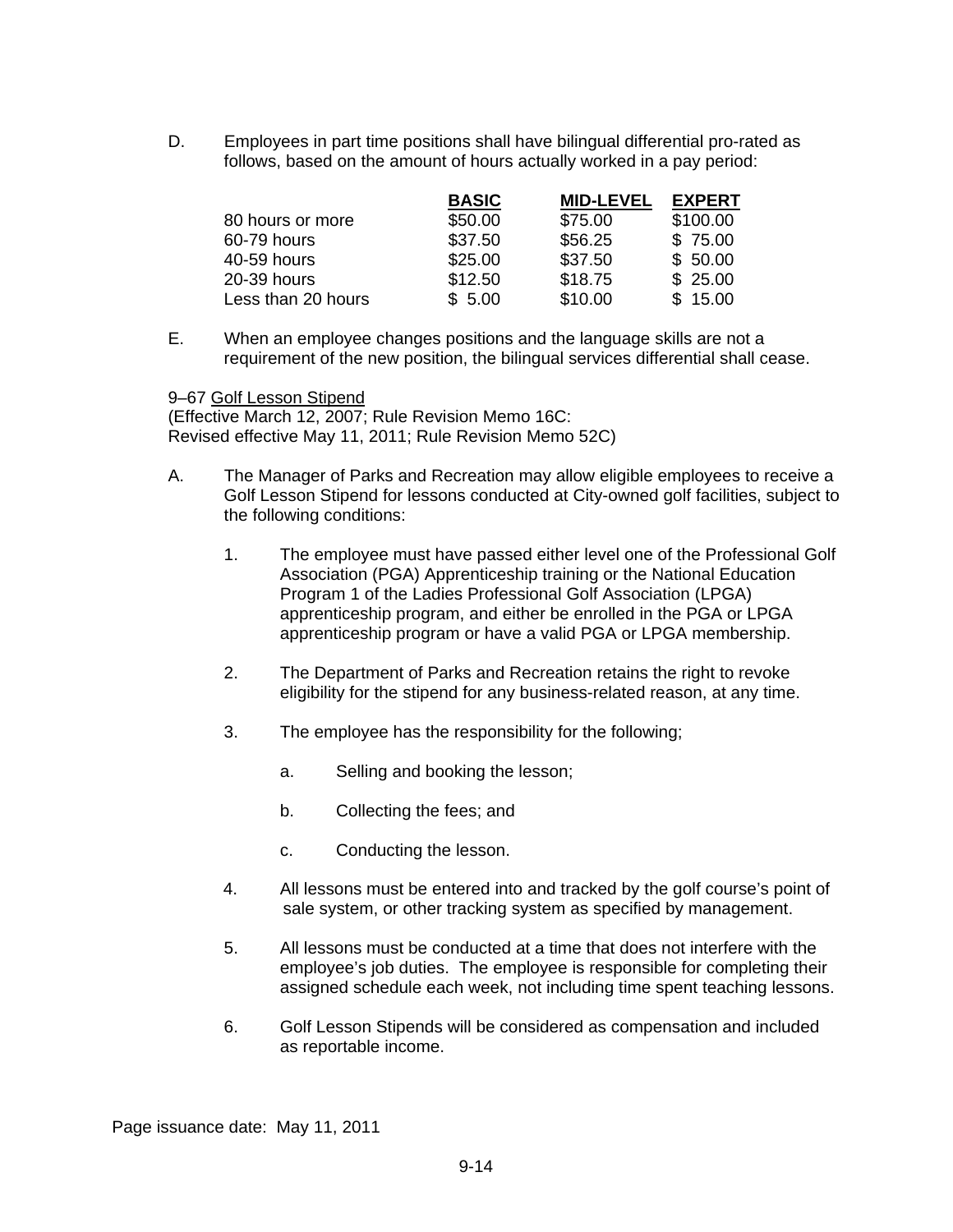# B. Amount of Stipend

- 1. Exempt employees:
	- a. The only compensation the employee will receive for time spent teaching golf lessons is the Golf Lesson Stipend.
	- b. The City shall retain sixteen percent (16%) of the fee charged.
	- c. Eighty-four percent (84%) of the fee will be paid to the employee as a Golf Lesson Stipend.
- 2. Non-exempt employees:
	- a. Non-exempt employees will receive their normal hourly rate of pay for time spent conducting lessons in addition to the Golf Lesson Stipend.
	- b. The City shall retain forty percent (45%) of the fee charged.
	- c. Fifty-five percent (55%) of the fee will be paid to the employee as a Golf Lesson Stipend.
- 3. The City portion of the fee will include the cost of golf balls.
- 4. Stipends will be paid on collected revenue only.

Page issuance date: May 11, 2011